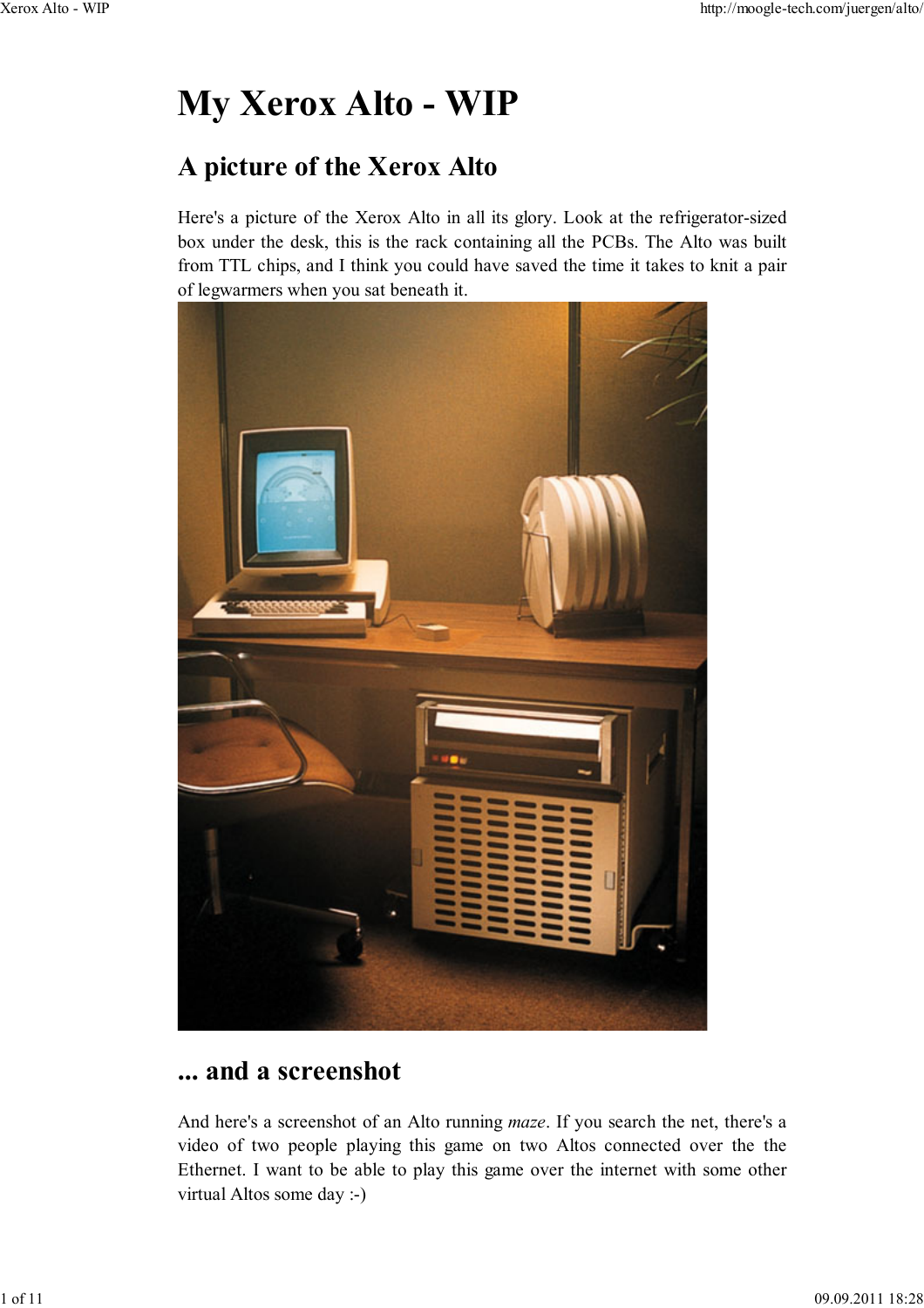

# **ALU schematics**

#### *June 3rd, 2007*

The schematics of the inner structure of a 74181 4-bit ALU. The Alto uses 4 of this chips for its 16-bit ALU. The functions are selected through a PROM (described in alto.txt above). This is meant for those who want to understand even the level one stage below of what the Alto CPU contains to do act on binary numbers.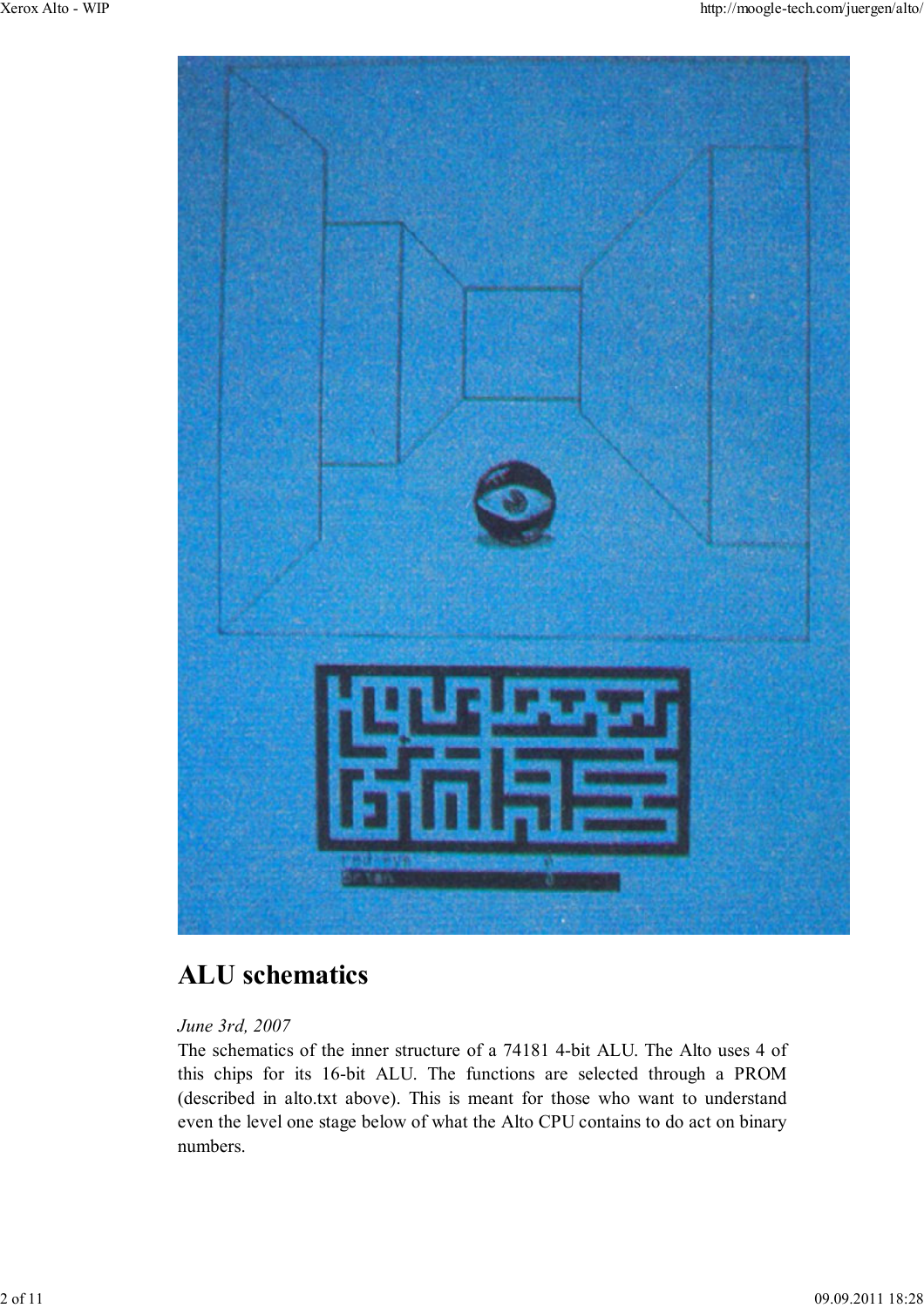

# **Plain text intro**

#### *June 4th, 2007*

Some excerpts from the documentation are in alto.txt. I wrote this down after reading through some of the PDFs available at bitsavers.org, and I translated it to modern bit numbering and number base postfixes. This is fairly incomplete and may be even incorrect, so please take it with a grain of salt. It may just help to get a first overview of the machine code (the interpreted code of the Alto's own emulator), and the Alto microcode (the *real* machine code).

# **Disassembler**

#### *June 5th, 2007*

Here's a microcode disassembler written in C. You also need to unpack the microcode and constant PROMs in the directory where you want to run the disassembler. The syntax is not too compatible with the actual Alto microassembler, it just helps you to get a view into the code. You can just as well take a look at the most recent output here.

### **Assembler (for the emulator mnemonics)**

#### *June 6th, 2007*

I'm also writing an assembler to translate the Xerox Alto emulator mnemonics, i.e. the (user) level above the microcode, into emulator code words (16 bit). There are some files: the parser and the lexer, a list of emulator opcodes and of memory locations, and you may need the Makefile for the lex/yacc (or flex/bison) rules to be able to build the *altoasm* binary from it. There's a newer version included in *salto* (see below).

Here's some test input for the assembler, and you can also peek at the listing output generated by the latest *altoasm*. The code won't do much, it's really just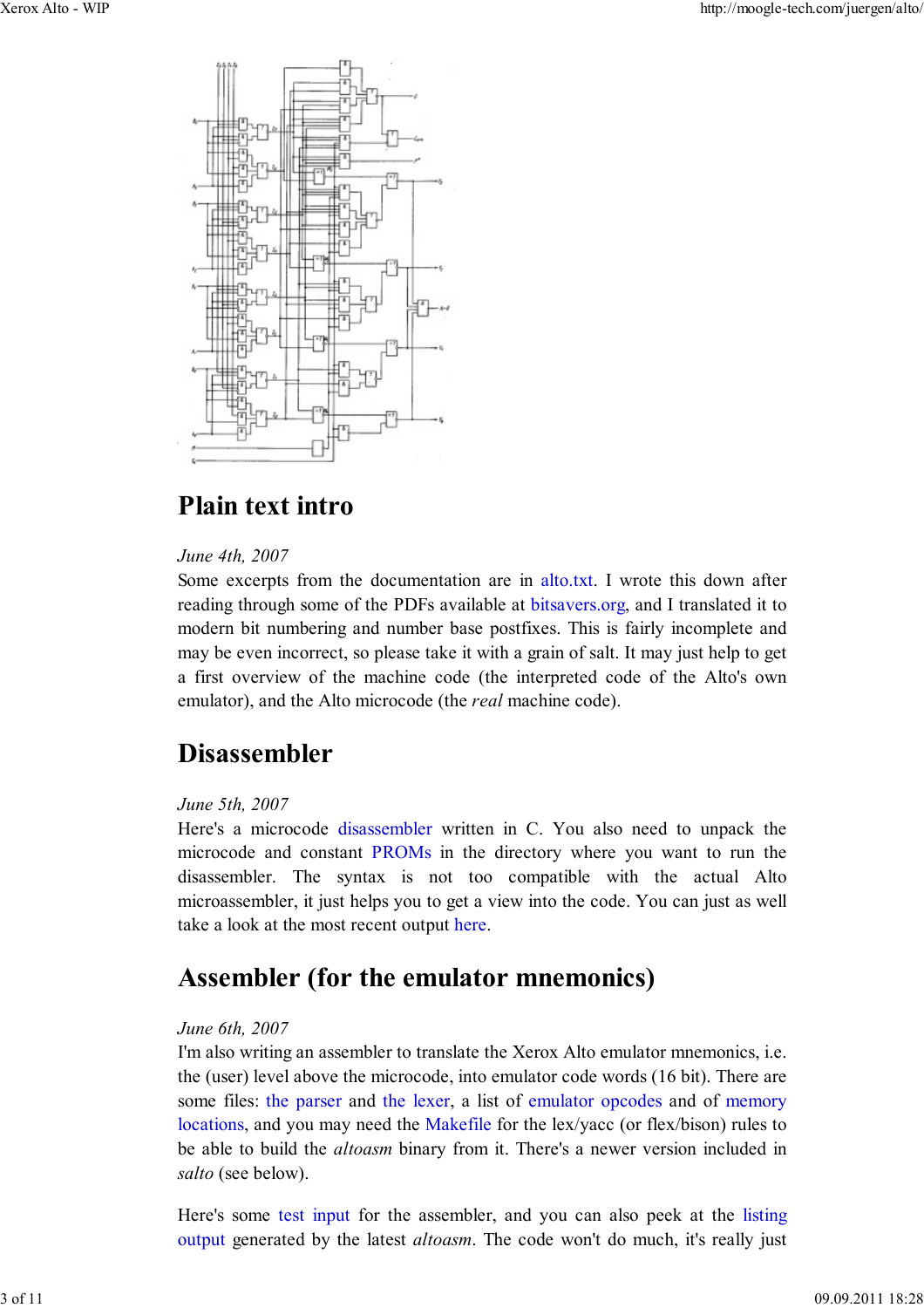meant to test the lexer and parser.

# **SALTO - my own simulator based on Eric's work and the docs**

*June 8th, 2007*

I have *my own* code to simulate the Alto in the CVS. You can browse it via CVSWeb, or take a look at the Doxygen output of this project. And here's how to checkout your own copy:

My CVS server is a :pserver: at stop1984.com:/home/cvs. To get salto you will have to anonymously *login* to the CVS server once with:

cvs -d:pserver:anonymous@stop1984.com:/home/cvs login

The password is empty, so just hit return. Now you can checkout the alto stuff:

```
cvs -z3 -d:pserver:anonymous@stop1984.com:/home/cvs co
salto
```
Future updates are even easier. Go to your *~/salto* (or whereever) subdirectory and run:

cvs -z3 up -dAP

### **This screenshot is produced by** *booting* **into my helloworld.asm code.**

#### *June 7th, 2007*

After Al got the PROMs dumped for us, and after sorting out a lot of bugs, the video timing is now seemingly fine. It is now all based on the PROMs *a38* (FIFO control: MBEMPTY and STOPWAKE signals), *a63* (a horizontal phase state machine, generating HBLANK, HSYNC, SCANEND and HLCGATE) and *a66* (VBLANK and VSYNC for even and odd fields) of the display schematics.

The text is in memory as a bitmap once, and the DCBs are repeatedly addressing the same bitmap in with varying attributes (inverse, half pixel clock, indentation). The text is generated by the Alto's *CONVERT* instruction. The bigger font is a well-known public domain font from the X.Org archives (7x13.bdf), the smaller is 5x7 from the same source. I converted both to the Alto *\*.AL* font format using the tool convbdf, which I adapted to the \*.AL format. This tool does not yet handle characters wider than 16 pixels.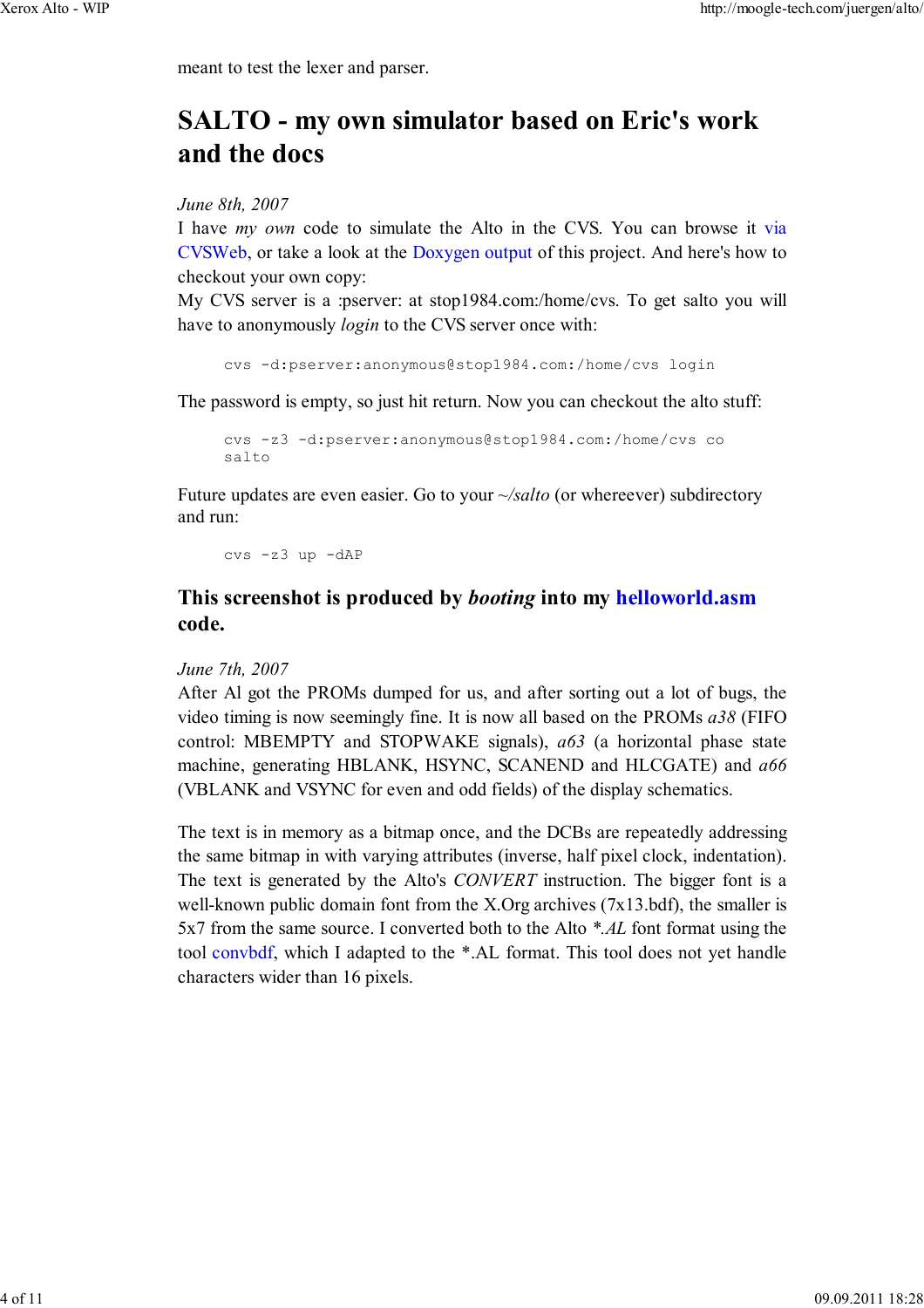

### **This is the** *debugger* **in action.**

#### *June 16th, 2007*

Actually it's just displaying some internal states and a memory dump. The debug screen is included also in the non-debug build, where it is called at a rather low rate to update the register and memory status. In a debug build, it will also list all selected task's disassembled microcode, scrolling in the lower quarter of the display, and you can single-step through the code (see README for details).



### **Booting from a disk image... trying.**

#### *June 20th, 2007*

After quite some work I now got the emulation of the disk controller and Winchester drive far enough so that it loads some data. It's stuck with an error on every disk image I have, though. It either tries and tries to repeat the same command, or just stops trying. Must a single wrong bit somewhere ;-P The first screenshot is the display, the second the debug output of showing the boot sector in memory.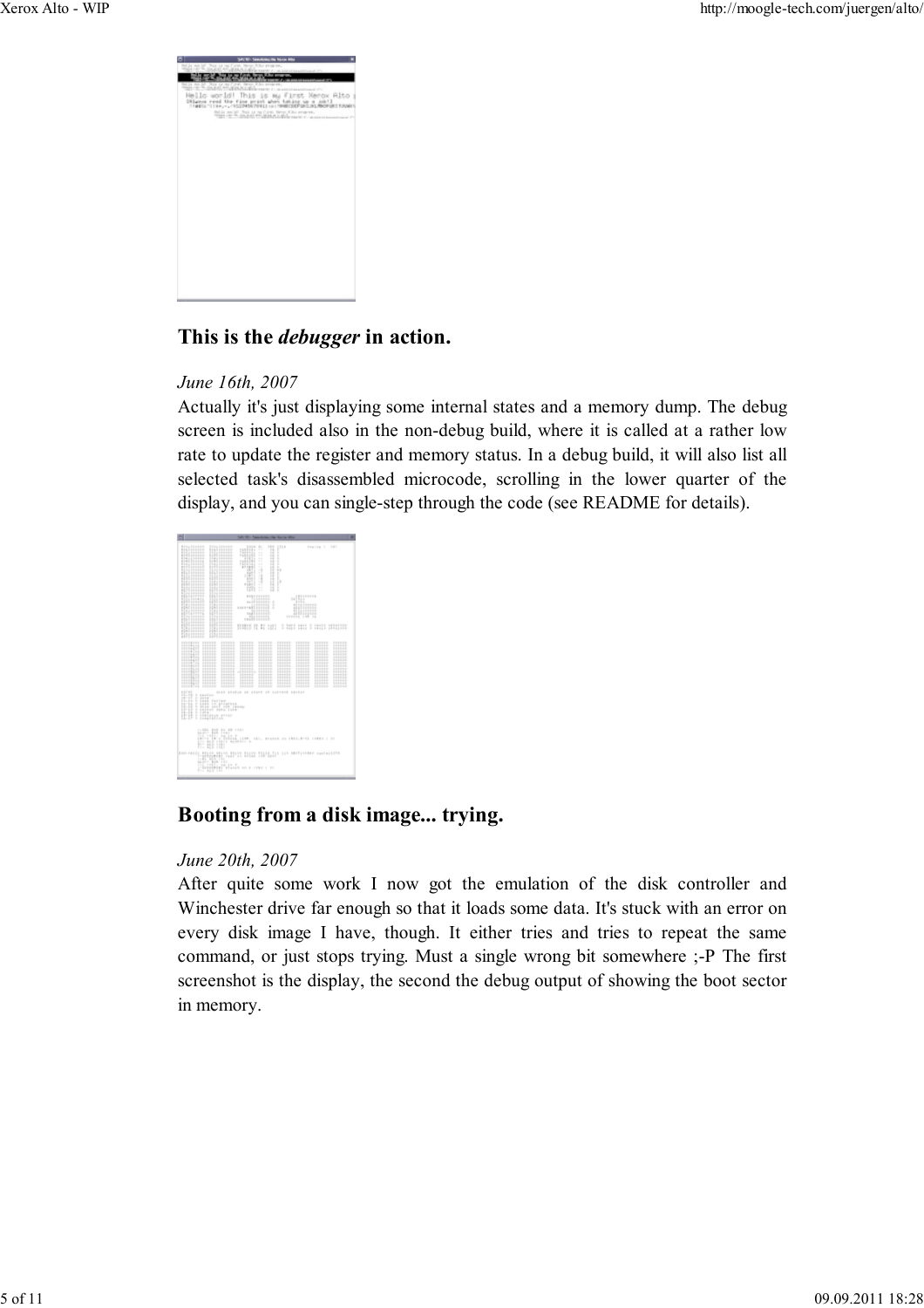

**Debugger displaying the status and contents of page 0.**



### **After fixing a lot of bugs...**

#### *June 28th, 2007*

**And finally we have SWAT... even after implementing the code that allows writing to the (in core) disk image, it seems that the data written to some sectors isn't readable afterwards. The timing is uber-critical; especially the DIABLO44 timing won't work, while with the DIABLO31 timing I get to these screens most of the times.**



*June 28th, 2007* **Writing to the disk image not yet working (sync problems).**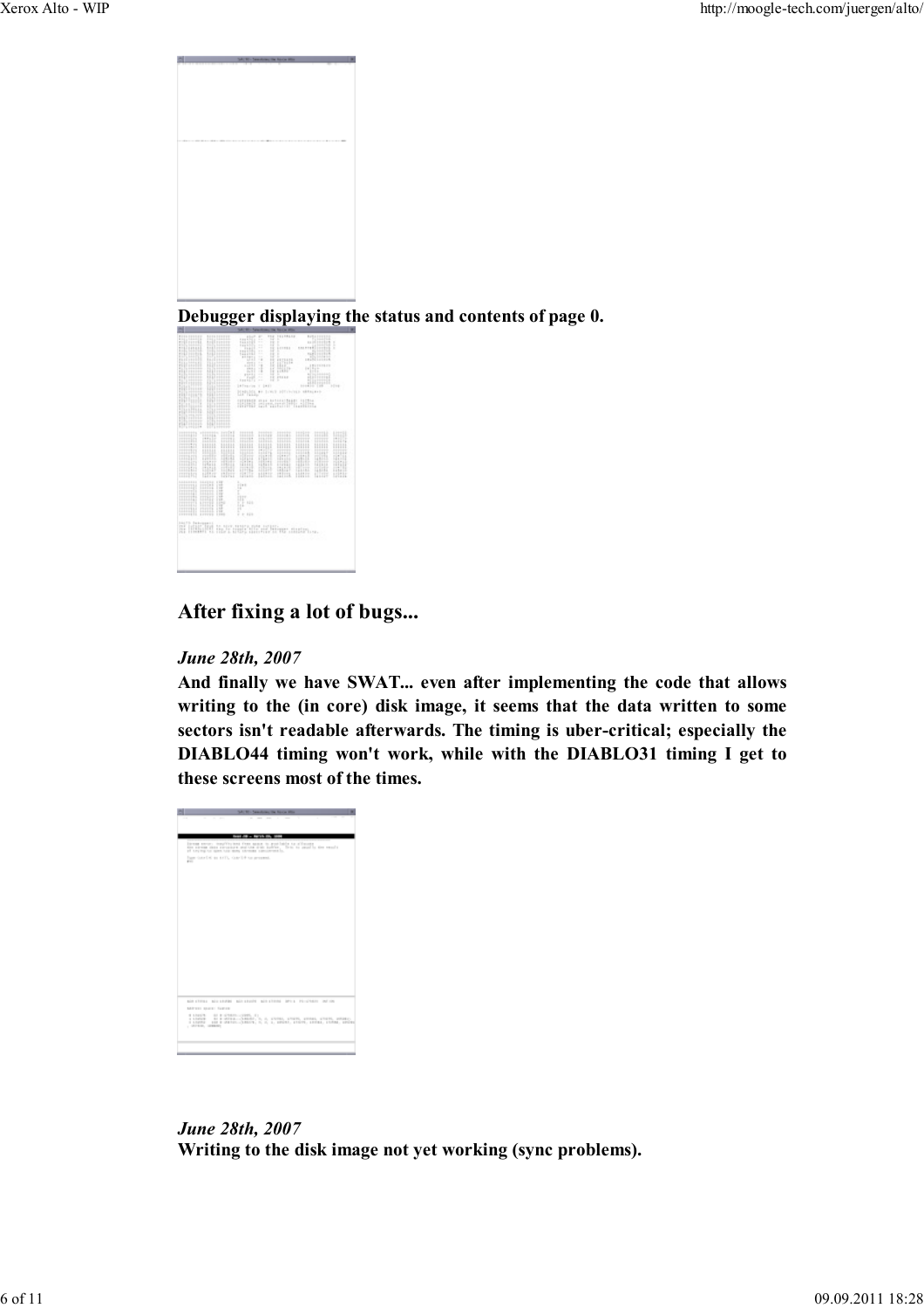

#### *June 28th, 2007* Now I got writing to work, just so that SWAT can tell me the disk is full? **How could I've known :-/**



#### *June 30th, 2007*

**Refactored the ALU implementation with the 74181 docs in hands, and also** did the F2 MAGIC and DNS functions according to the schematics - at least I **think I did. The boot code is doing BITBLTs to the extended memory pages, then tries to select the other drive, and finally pops into SWAT. There's something messed up with the BITBLTs as you can see, and SWAT complains** *BFSInit failed***?**

|                                                                                                                                                                                                                                                                                                                                                                             | Sept 28. - Mr. 4 191, 1980<br>-                                                                                                                                                                                                                                                                                                                                                                                                                 |  |  |  |
|-----------------------------------------------------------------------------------------------------------------------------------------------------------------------------------------------------------------------------------------------------------------------------------------------------------------------------------------------------------------------------|-------------------------------------------------------------------------------------------------------------------------------------------------------------------------------------------------------------------------------------------------------------------------------------------------------------------------------------------------------------------------------------------------------------------------------------------------|--|--|--|
|                                                                                                                                                                                                                                                                                                                                                                             | The shut road cars have exposured un consumerishe shut show.<br>loves - 11 toly 4 to communicate r 247.9.<br>comment = 1281 real sind, andream = 61 inapps = 127-88.<br>For should try running the ISPEROX on your dink; in my be skill to:<br>shapes or spread, and problem.<br>last consider as any i, came to be as present.<br>vi<br>$\sim$                                                                                                 |  |  |  |
| The stud, relations have exposured an unrequirement star and are at<br>to you + 21 you, 4 hd company's look + 218 U.V.<br>comment to side, you'll since, goingson to be construct to applied.<br>For shorts and conving and institute or pair does, in my be site on<br>stagement or streams, and printing.<br>lush consilet as \$171, convict to an arounded.<br>en i<br>- |                                                                                                                                                                                                                                                                                                                                                                                                                                                 |  |  |  |
| The study road time time exposurement on construction study structure<br>lower - an old stre comments and a strictly.<br>comment to sufficiental sites, amounts or the chances in authors.<br>The strains and running and clarified on pape data, in my be suffered<br>shapes or sirvery are public.<br>last control as \$175, can be to present.<br>m<br>$\sim$            |                                                                                                                                                                                                                                                                                                                                                                                                                                                 |  |  |  |
|                                                                                                                                                                                                                                                                                                                                                                             | The study room time that education as an interactivity state structure.<br>to was a growing wind comment with a gold by<br>comment is sales year) alone, address to B. training in authors.<br>the second try reports the institute of your disk, in our or sole to<br>statement or allevant and problem.<br>Fush convicts, an ATTL, come to b no presented.<br>r=<br>$\sim$                                                                    |  |  |  |
|                                                                                                                                                                                                                                                                                                                                                                             | line and runs fore hand expounded as an and post-pole and strip-<br>INTER 1 ECSEL ANA INBURS NEW 1 EACH<br>printed a side that sink andreas a b. transp a LLT-201.<br>The streets too running the barriership on your disk, in our on give to<br>statement or excession who promines.<br>Full totally as \$115, take to his present.<br>$\mathbb{R}^n$<br>The morning above a \$2.50 at all between the transportance and also \$5.45 killed at |  |  |  |
|                                                                                                                                                                                                                                                                                                                                                                             | Mid-St. Saving<br><b>STORY SERVICE</b><br>r.                                                                                                                                                                                                                                                                                                                                                                                                    |  |  |  |
|                                                                                                                                                                                                                                                                                                                                                                             | at the attempt of the control of the an-<br>$\sim$                                                                                                                                                                                                                                                                                                                                                                                              |  |  |  |
|                                                                                                                                                                                                                                                                                                                                                                             | and the fact that                                                                                                                                                                                                                                                                                                                                                                                                                               |  |  |  |
|                                                                                                                                                                                                                                                                                                                                                                             | the company, consider document and any company and residents<br>$1$ $1$ $11.5$ (0)<br>$\sim$<br>P. E. A., 1871                                                                                                                                                                                                                                                                                                                                  |  |  |  |
|                                                                                                                                                                                                                                                                                                                                                                             |                                                                                                                                                                                                                                                                                                                                                                                                                                                 |  |  |  |

### **The** *final* **bug squashed?**

*June 30th, 2007* Now I found one more bug: with MAGIC and DNS being in the *late* slots I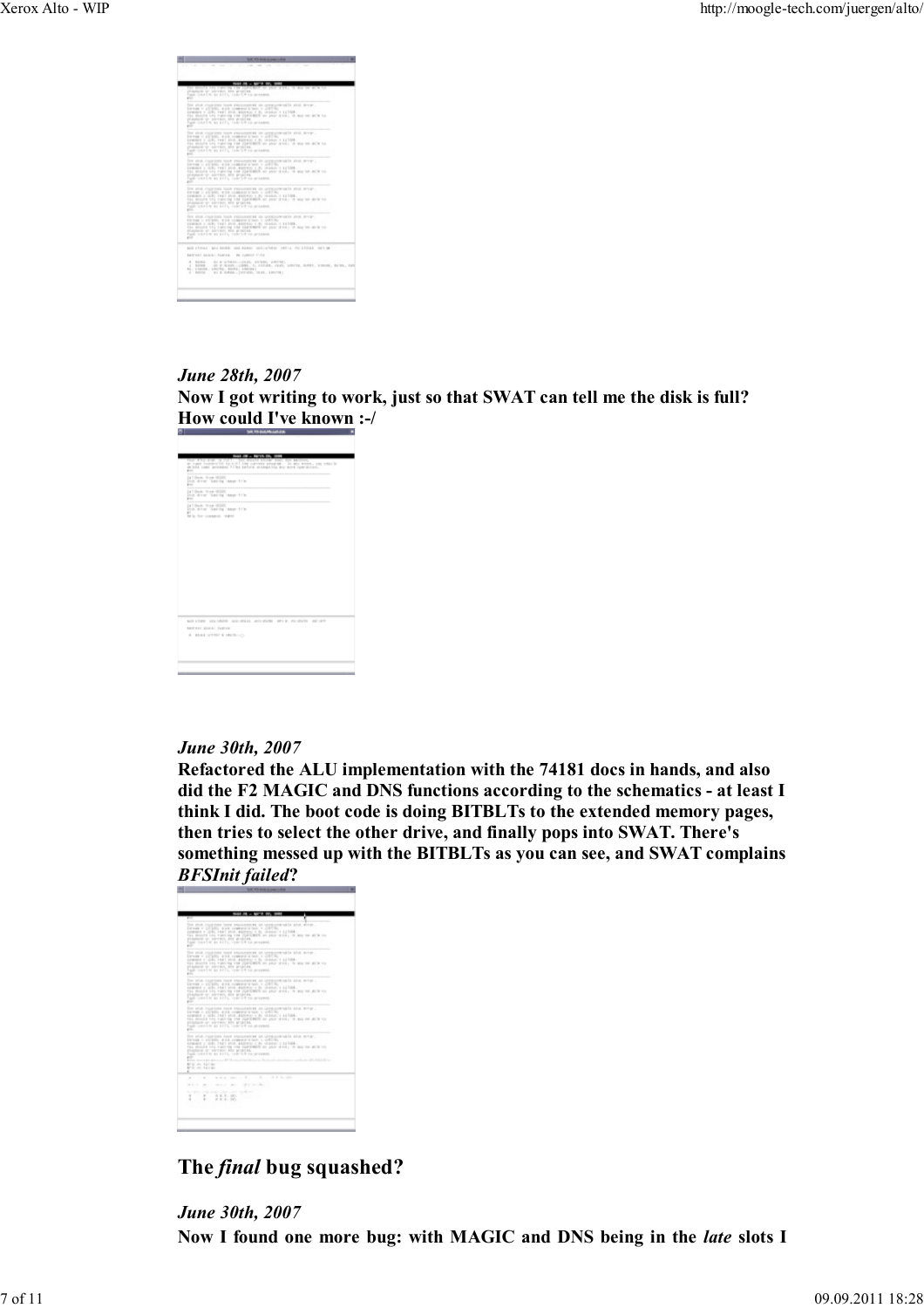**have to do late bus source after the F2 functions, or otherwise the shifter effects don't go into the BUS destinations. 2ow it's time to learn some basic Alto Executive commands, since DIR obviously doesn't work. Perhaps I should try LS :-)**



#### *June 30th, 2007*

Now I'm coming closer to the true sector layout. It was all guesswork, based **on the constants from the microcode source. The first program that now loaded from disk was CRTTEST.RU2. Impressive? Well, perhaps not the screenshot, but the fact that it did indeed load and execute.**

#### *June 30th, 2007* **That reminds me: Ethernet is TODO.**



*July 1st, 2007* **Look, Ma! A turkey!1!1!!**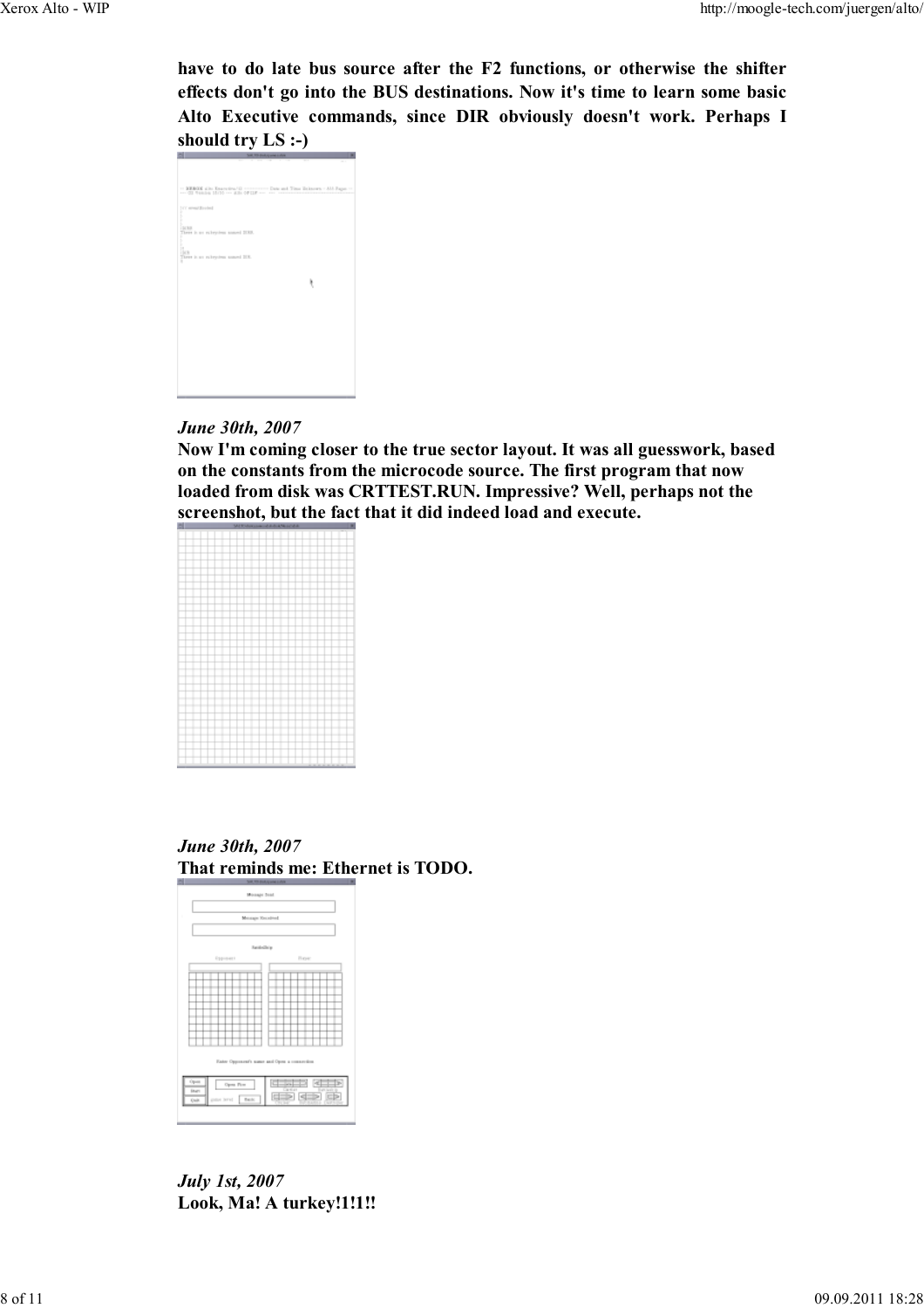

### **And now it looks a little puzzled.**



# **CPU data paths**

#### *July 5th, 2007*

**This is an overview of the CPU data paths. The 16-bit data BUS is** wired-AND, which means that all devices will drive one or more bits LOW. **There are more buses, and much more registers on the various cards which aren't shown here. If you want to go into the details, visit the Bitsavers Xerox Alto archive.**



### **Meanwhile: Alto fonts**

#### *July 7th, 2007*

**I spent some time on improving my Xerox Alto font decoder and viewer. It** now creates PNG-files and hashes the font file (MD5) to get unique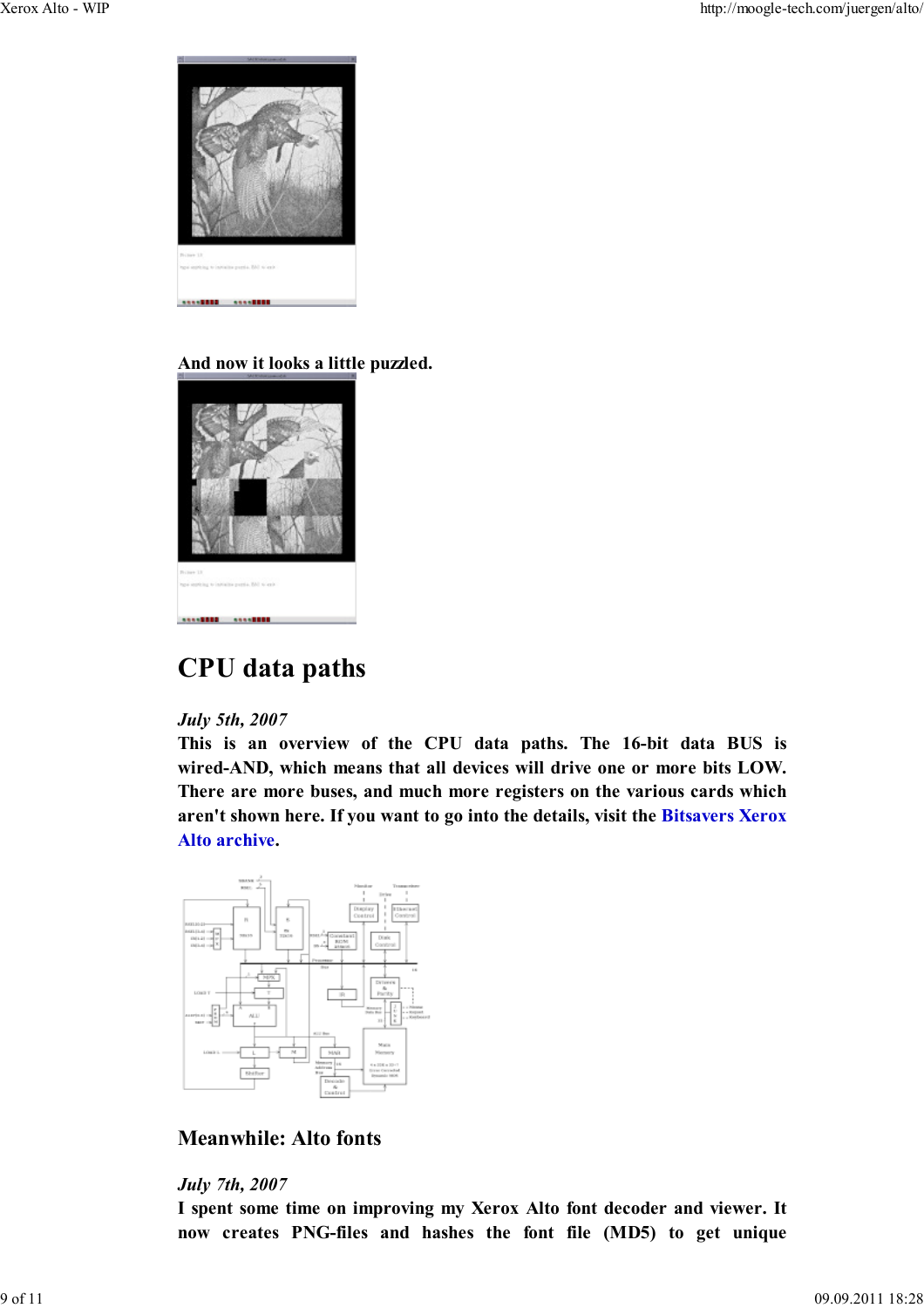identifiers. I have a list of PNGs of all fonts I found, sorted by their MD5 **hashes. Some may be broken, and some fonts may be handled wrong by my decoder - there are some fonts** *hanging off* **the right side of their bounding box (may be a different format, which is not left-aligned in the data words).**

#### **I am the Pinball Wizard**

#### *July 11th, 2007*

**At least I feel like I am. If you have a player that is capable of displaying** *MNG* (read as *ming*, Multiple Image Network Graphics; see **libpng.org/pub/mng for more.), you can play a** *video* **of me playing Pinballeasy.run (4.6MB MNG) on Salto. I implemented a subset of MNG-LC to be able to record a series of deltas between screenshots (one per frame) and** store them to the MNG stream as PNGs.

In Salto you can now take single screenshots with the **PRTSCR** key and you **can start/stop M2G recording with CTRL + PRTSCR. The screenshots get 4** digit hex serial numbers, always beginning with  $\frac{alto0000}{p}$ , The MNG file **is always** *alto.mng* **for now. Be sure to stop recording before you break or crash salto, because closing it may not work reliably in all cases.**

**In the video you can see some of the remaining issues in Salto regarding the mouse cursor. This game is using the mouse cursor bitmask to draw the ball, and you will notice a jiggling of +/- 1 scanline up and down that (most probably) isn't supposed to be there.**

#### *July 12th, 2007*

**Here's another M2G of me booting into and playing one wave of Astro Roids (1.6MB). I played without the saucers, because the keys are weird enough for a PC keyboard** *CTRL* **and** *A* **rotate the ship,** *RETUR* **fires bullets,** *SPACE* **is hyperspace. I haven't found the thrust key yet.**

**And one more: Missile Command. The jumpy mouse cursor sucks, and pressing the mouse keys isn't always detected by the game. Perhaps the two issues are even related. I really have to find out why the cursor isn't stable; and I have to find a way to synchronize the Alto's cursor X and Y with the absolute mouse X and Y that SDL gives me. The problem is: Alto's mouse coordinates are always only relative.**

#### **Getting the Alto Ethernet up and running**

#### *July 15th, 2007*

**I just got the Alto Ethernet card simulated well enough so that the system can receive packets (duckbreath broadcasted internally) and transmit** packets (e.g. after a disk boot). Now the question is how to connect some **instances of Salto, or even connect Salto with a real Alto II ethernet.**

**BTW: If you want to test some of the things described above on Salto, here's a games.dsk.Z and a diag.dsk.Z image. You just specify the name of an image to insert into the drive on the Salto command line like ./salto games.dsk.Z.**